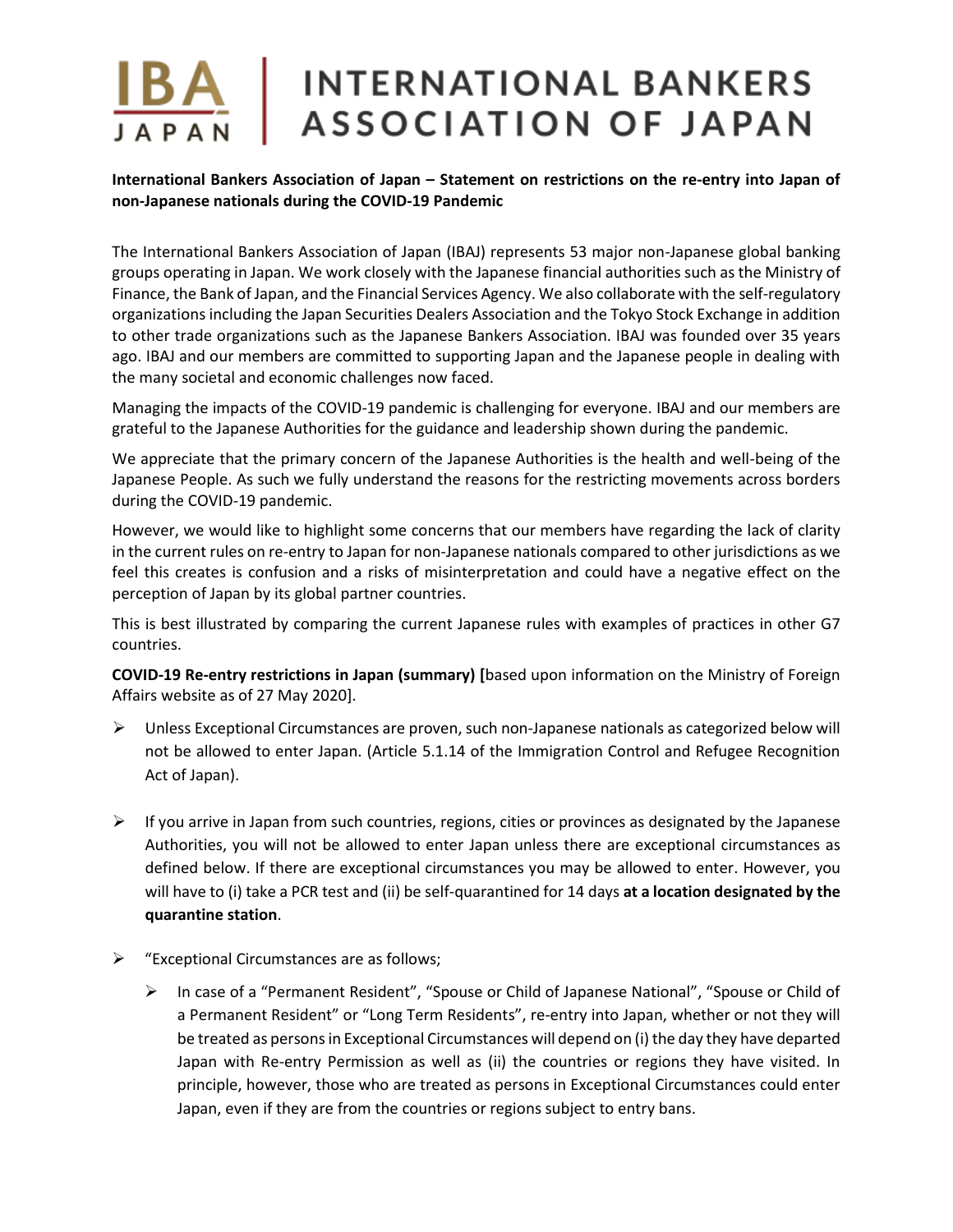- 1. Foreigners with the aforementioned residence status who have departed Japan with reentry Permission by April 2, 2020, are treated in principle as persons in Exceptional Circumstances.
- 2. Foreigners with the aforementioned status of residence who had departed Japan with Reentry Permission (i) between April 3 and April 28, 2020 and then have stayed only in 38 countries added to the entry-ban measures on April 29, May 16 and May 27, (ii) between April 29 and May 15, 2020 and then have stayed only in 24 countries added to the entryban measures on May 16 and May 27, and (iii) between May 16 and May 26, 2020 and then have stayed only in 11 countries newly added to the entry-ban measures on May 27, 2020, are treated in principle as persons in Exceptional Circumstances.
- $\triangleright$  Foreigners with the aforementioned status of residence who had departed Japan with Re-entry Permission on or after May 27 will in principle **NOT be treated as persons in Exceptional Circumstances and be subject to entry-bans**.

[The details are found at: https://www.mofa.go.jp/ca/fna/page4e\_001053.html.]

#### **COVID-19 Re-entry restrictions in other G7 countries**

Most countries have implemented temporary travel restrictions. However, the rules are generally based on residence status rather than nationality. Exemptions for humanitarian or other reasons are usually clearly defined and any additional exemptions that are not covered by the existing published definitions are explained.

#### **European Union**

The European Union has issued guidelines for its member states which I summarize below:

#### **Scope**

The temporary travel restriction should apply to all non-essential travel from third countries to the EU+ area  $^{1NB}$ .

The temporary travel restriction must exempt nationals of all EU Member States and Schengen Associated States, for the purposes of returning to their homes.

This exemption must apply to:

- all EU citizens and citizens of the Schengen Associated States and their family members;
- third-country nationals who are long-term residents under the Long-term Residence Directive
- persons deriving their right to reside from other EU Directives or national law or who hold national long-term visas.
- other travelers with an essential function or need, including:

<sup>1</sup>NB. The "EU+ area" should include all Schengen Member States (including Bulgaria, Croatia, Cyprus, and Romania), as well as the four Schengen Associated States. It would also include Ireland and the United Kingdom if they decide to align.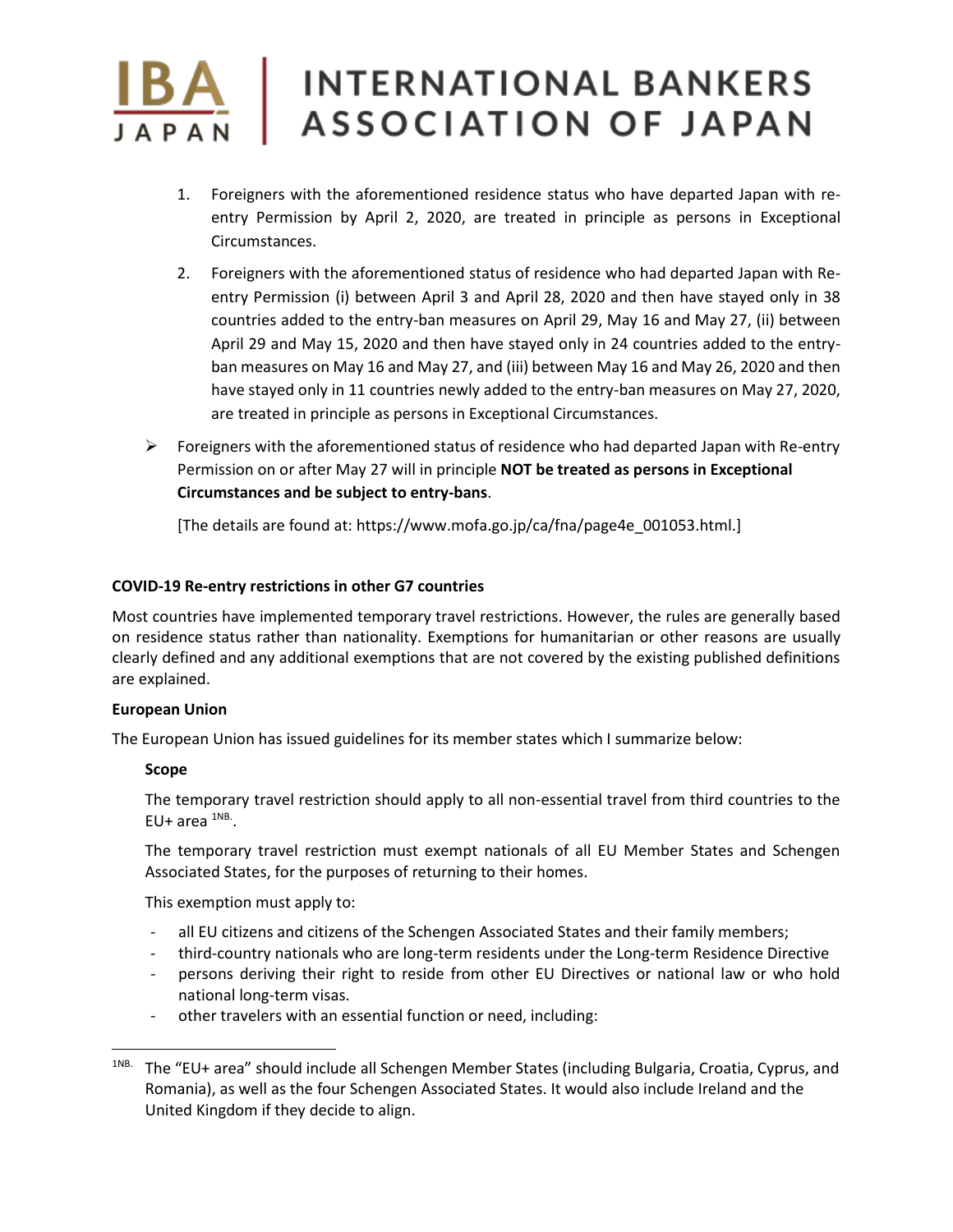- Healthcare professionals, health researchers and elderly care professionals;
- Frontier workers;
- Transport personnel engaged in haulage of goods and other transport staff to the extent necessary; -
- Diplomats, staff of international organisations, military personnel and humanitarian aid workers in the exercise of their functions; -
- Passengers in transit; Passengers travelling for imperative family reasons;
- Persons in need of international protection or for other humanitarian reasons.

Coordinated and reinforced health checks should be carried out for the individuals allowed to enter the EU+ area.7.

#### **Individual country examples based on the EU guidelines**

#### **France**

For travelers arriving from outside the European area (all countries of the world except European Union member States, the United Kingdom, Andorra, Iceland, Lichtenstein, Monaco, Norway, San Marino, Switzerland, Vatican City), the principle which remains in place today, and until further notice, is the border closure and therefore the ban on entry.

**However, French nationals or permanent residents in France** may, enjoy continued access to French territory, as may certain specific categories of people set out on the website of the Ministry of the Interior. The latter includes:

- Agricultural seasonal workers;
- Third country nationals, who are holders of a French or European residence permit or valid longstay visa, having their primary residence in France or transiting through France to reach their residence in a country of the European Union or assimilated;
- Third country nationals, transiting less than 24 hours in an international area to reach their country of origin and who are holders of a travel document to this country;
- Diplomatic mission staff, or international organisations staff working in headquarters or offices located in France, accompanied by their spouse and children;
- Healthcare workers supporting the fight against COVID-19;
- Flight and cargo crews, or travelling as a passenger to their departure base;
- Foreign nationals ensuring the international carriage of goods;
- Goods carriers including seamen.

#### **Germany**

Entry by a third-country national together with a spouse or registered civil partner who is a German or EU national or a citizen of the United Kingdom, Liechtenstein, Switzerland, Norway or Iceland to travel to or take up abode in a dwelling in Germany is permitted if the entry requirements (e.g. a long-stay visa) are met. The same applies to accompaniment of a German child as a custodial parent, even if the other parent remains outside Germany.

The cross-border flow of goods continues to be permitted. Cross-border commuters are also allowed to enter and leave the country, and cross-border travel to return to one's place of residence is permitted. It is also permissible to enter Germany in order to serve in an important role (e.g. health and care workers). While travellers still need a valid reason for entering Germany, more allowances